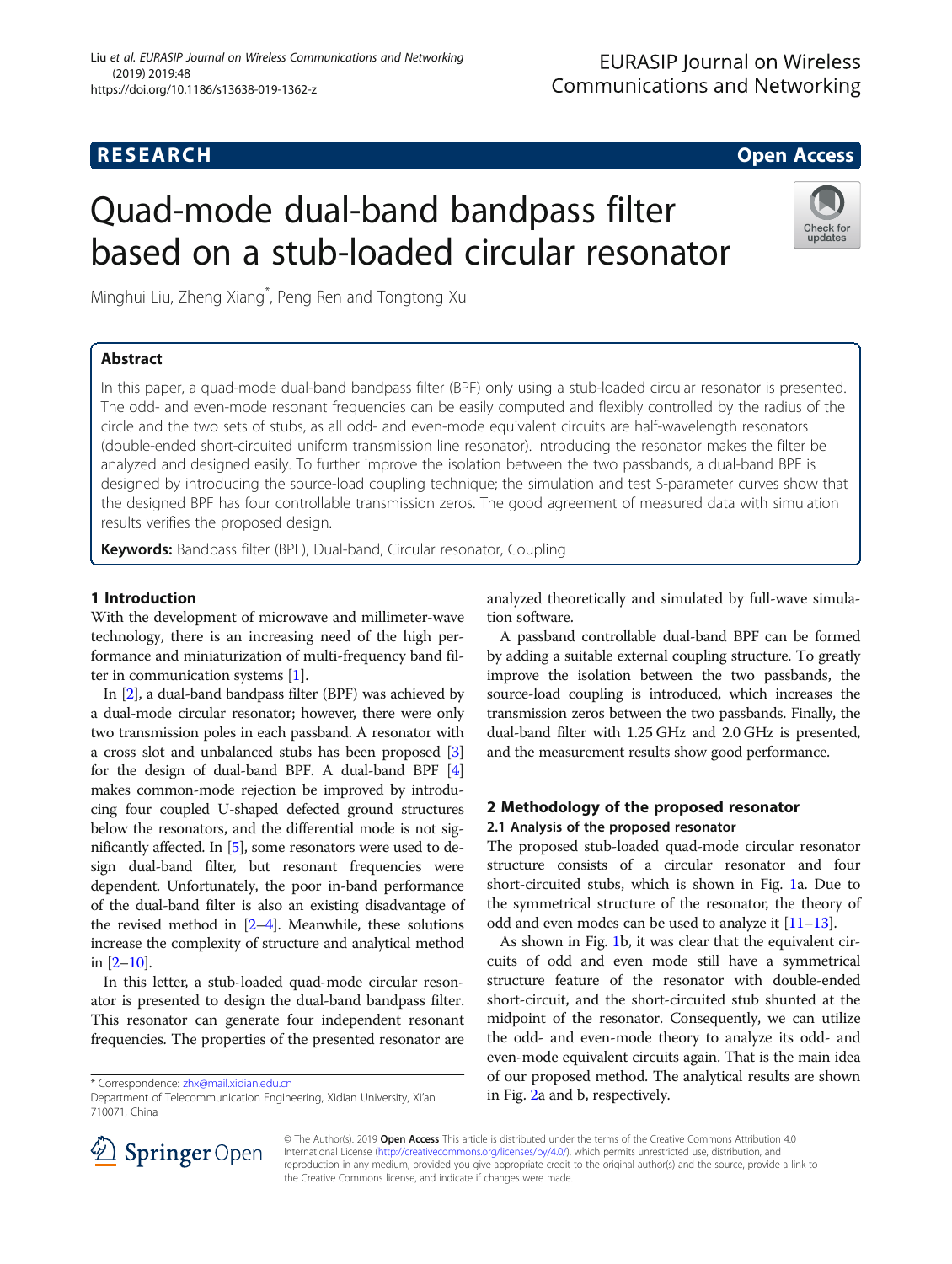<span id="page-1-0"></span>

It can be seen from Fig. 2 that the four equivalent circuits are all double-ended short-circuited resonators in the form of a uniform transmission line. The frequencies corresponding to the four resonant modes are denoted by  $f_1$ ,  $f_2$ ,  $f_3$ , and  $f_4$ , respectively. According to the oddand even-mode theory, the resonant frequencies can be derived as

$$
f_1 = \frac{(2n-1)c}{2 \times \left(\frac{1}{2}\pi R\right)\sqrt{\varepsilon_{\text{eff}}}}
$$
(1)

$$
f_2 = \frac{(2n-1)c}{2 \times \left(\frac{1}{2}\pi R + L_2\right)\sqrt{\varepsilon_{\text{eff}}}}\tag{2}
$$

$$
f_3 = \frac{(2n-1)c}{2 \times \left(\frac{1}{2}\pi R + L_1\right)\sqrt{\varepsilon_{\text{eff}}}}
$$
(3)

$$
f_4 = \frac{(2n-1)c}{2 \times \left(\frac{1}{2}\pi R + L_1 + L_2\right)\sqrt{\varepsilon_{\text{eff}}}}\tag{4}
$$

In the case of  $L_2 \ge L_1$ , there is a relationship existing among the four frequencies:  $f_4 < f_2 < f_3 < f_1$ . It is not hard to find, stub  $L_1$  exists only in  $f_3$  and  $f_4$  and  $L_2$  exists in  $f_2$ and  $f_4$ . All the resonant frequencies will reduce as the radius  $R$  increases. By changing the length of the stub  $L_1$ , only  $f_3$  and  $f_4$  can be affected. Similarly,  $f_2$  and  $f_4$  are only affected by the length of the stub  $L_2$ . In order to verify the above theoretical conclusions, full-wave simulation is

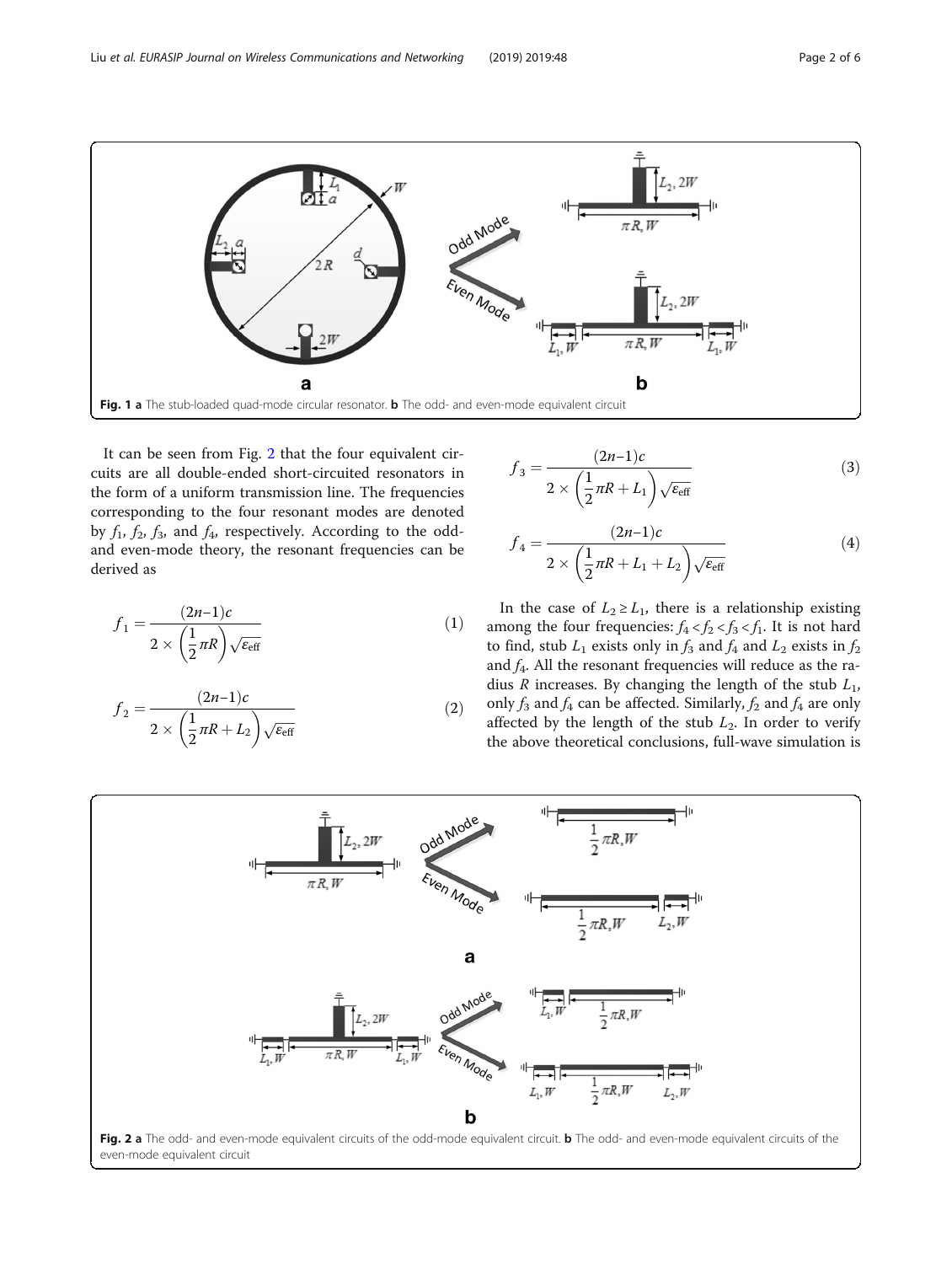carried out, and the simulation results shown in Fig. 3 coincide with the theoretical analysis.

## 2.2 The source-load coupling technique

According to the above analysis, the four resonant frequencies can be divided into two groups in accordance with their values, the first group including  $f_2$  and  $f_4$  forms the first passband and the second group including  $f_1$  and  $f_3$  forms the second passband. In the basis of the resonator, a dual-band BPF can be designed by adding the arc-shaped parallel coupling feeder. That way we can control the center frequencies and relative bandwidths of the dual-band by adjusting the values of each resonant frequencies and the strength of coupling. In order to further improve the performance of the filter and enhance the isolation between the two passbands, the source-load coupling technique is introduced.

As shown in Fig. 4 (for simplicity, get arc-shaped feeder structure straightened out), both ends of the





 $-10$  $(dB)$  $-20$  $S_{\bar{c}}$  $-30$  $R = 18.97$  mm  $-4($  $\ddot{\phantom{a}}$  $R = 19.25$  mm  $---R=19.62$  mm  $\overline{3.5}$  $2.5$  $3.0^{\circ}$  $4.0$  $4'5$ Frequency (GHz) a  $-10$  $\underline{S}$  -20<br> $\underline{S}$  -30  $L_1$ =1.7 mm  $-40$  $L_1$ =2.5 mm  $---L_1=3.0$  mm  $-5($  $3.0$  $2.5$  $3.5$  $4.0$  $4.5$ Frequency (GHz)  $\mathbf b$  $-10$  $S_{-30}$  -20<br>-30  $-30$  $2^{-7.2}$  mm  $-40$  $---L_2=8.0$  mm  $-5($  $L_2$ =9.2 mm  $2.5$  $4.0$  $3.0$  $3.5$  $4.5$  $2.0$ Frequency (GHz) C Fig. 3 The effects of structural parameters on the resonant frequency. **a** The R radius of the circle. **b** The length of the stub  $L_1$ . **c** The length

of the stub  $L<sub>2</sub>$ 

<span id="page-2-0"></span>Liu et al. EURASIP Journal on Wireless Communications and Networking (2019) 2019:48 Page 3 of 6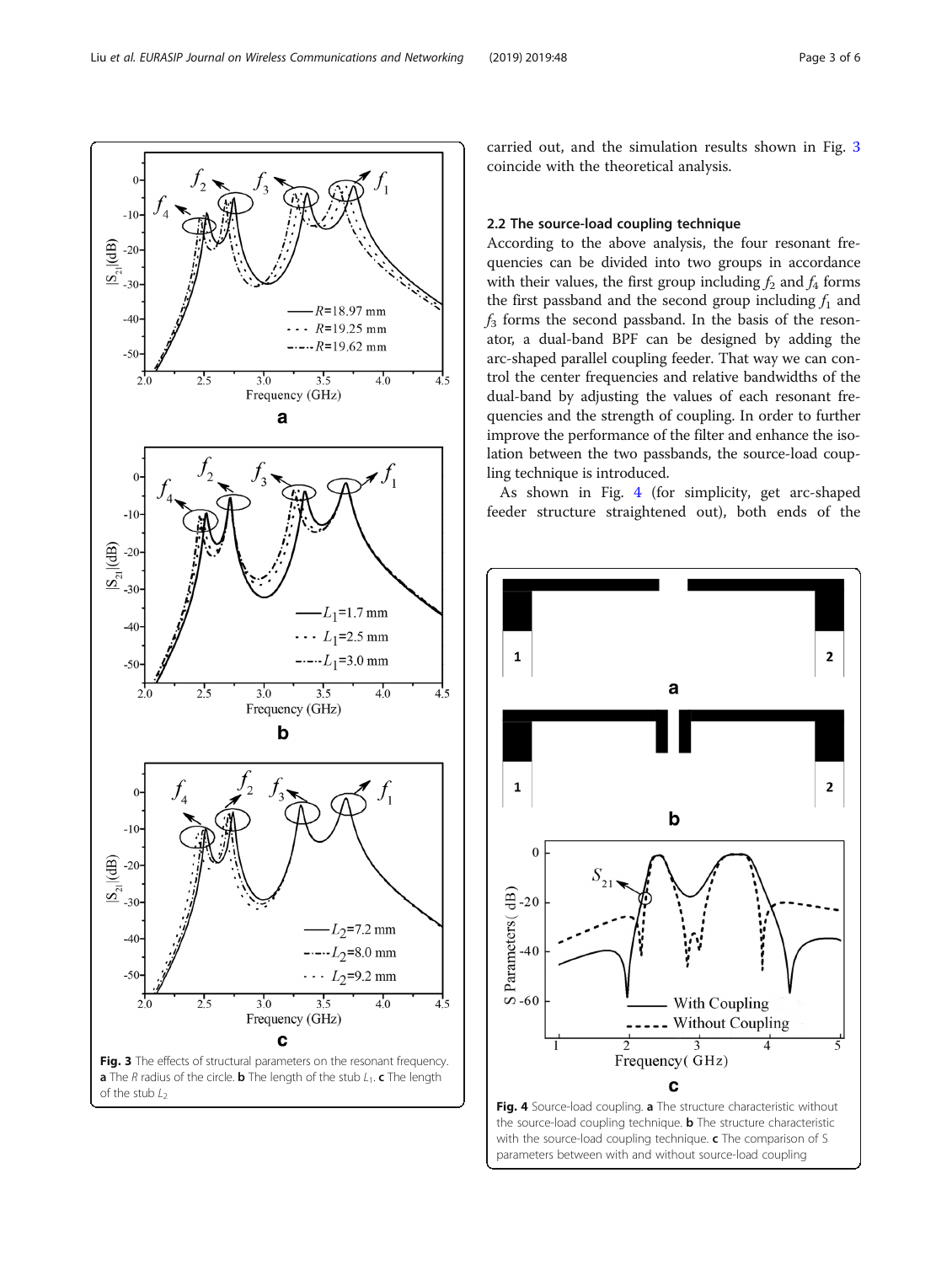feeder that is close to each other are extended and then bent down. Source-load coupling technique refers to the introduction of a certain resonant coupling structure between the two ports so that some signals at the source end are directly coupled to the load through the coupling structure, while the other part is coupled to the load through the resonator. When the amplitude is equal and the phase difference is 180°, the transmission zeros can be generated as shown in Fig. [4c](#page-2-0). The position of transmission zeros can be flexibly controlled by controlling the resonant frequency and coupling size of the coupling structure. Such a way makes the design of the resonator and feeders become more convenient.

## 3 Results and discussion

## 3.1 Structure of the dual-band BPF

Based on the proposed structure and the analysis of the resonant characteristics above, a dual-band BPF in other frequency is designed. The design parameters of the filter are as follows: The center frequencies of the two passbands are 1.25 GHz and 2 GHz, respectively. The insertion losses are less than 1.5 dB, and the return losses are greater than 15 dB. The first passband has a relative bandwidth of 7 to 12%, and the second is from 10 to 15%.

According to the above performance indicators and the material of existing dielectric substrates, the F4BMX dielectric substrates with a dielectric constant of 2.65 and a thickness of 1 mm were selected. The specific design ideas are as follows:

Firstly, according to Formula  $(1)$  $(1)$ , the radius R of the ring is calculated preliminarily so that the resonant frequency of the ring is near the central frequency of the second passband. Then, the radius  $R$  is optimized by eigen-mode solution through HFSS.

Secondly, adding branch  $L_1$  to the model and optimizing its length makes the coupling of resonant frequencies  $f_1$  and  $f_3$  reach the required strength.

Thirdly, the resonant frequencies  $f_2$  and  $f_4$  of the ring resonator are located near the central frequency of the first passband by adding a branch  $L_2$  and optimizing its length in the model.

Fourth, by optimizing the length of the feeder  $L_f$  and the distance between  $L_{f1}$  and the resonator  $g_1$ , the external coupling strength can meet the requirements of their respective passband bandwidth.



<span id="page-3-0"></span>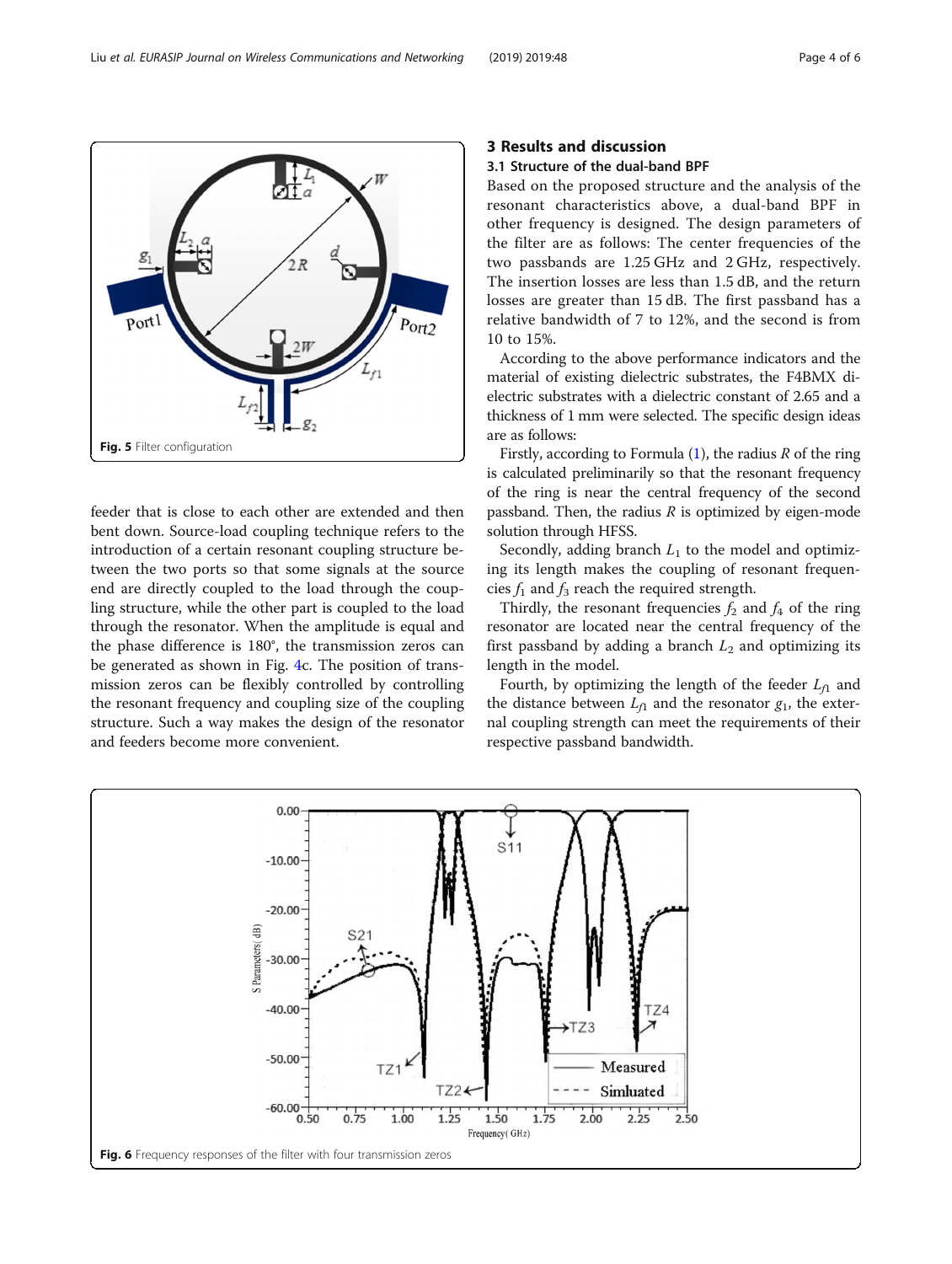|                      | Center frequency (GHz) | Return loss (dB) | Insertion loss (dB) | 3-dB relative bandwidth (%) | Transmission zeros |
|----------------------|------------------------|------------------|---------------------|-----------------------------|--------------------|
| Filter in [2]        | 2.4/5.8                | 20/25            | 1.4/3.2             | 12/—                        |                    |
| Filter in [3]        | 2.4/5.16               | $\geq$ 12        | 0.6/1.4             | 13.7/6.3                    |                    |
| Filter in [5]        | .7/2.15                | 15/18            | 3.5/4.8             | 6.35/4.6                    | 4                  |
| Filter in this paper | .25/2.0                | 18/27            | 0.8/0.5             | 7.8/10.6                    | 4                  |

<span id="page-4-0"></span>Table 1 Comparison with some prior dual-band BPF

Finally, according to the theory of source-load coupling, the length of  $L_p$  is optimized, and the location of transmission zeros is determined.

The configuration of structure is shown in Fig. [5.](#page-3-0) The dimensions are determined as follows:  $R = 32.98$  mm,  $L_1 = 2.59$  mm,  $L_2 = 26.5$  mm,  $W = 0.5$  mm,  $g_1 = 0.35$  mm,  $g_2 = 0.7$  mm,  $d = 1.4$  mm,  $L_A = 27.14$  mm, and  $L_A = 3.2$  mm. The short-circuited effect is achieved with a metalized via of 1 mm diameter at the end of the short-circuited stub.

### 3.2 Simulated and measured results of the dual-band BPF

Figure [6](#page-3-0) shows the simulated and measured results. The center frequencies of the two passbands are 1.25 GHz and 2 GHz, respectively. The insertion losses of the lower and upper passbands are only 0.4 dB and 0.5 dB, respectively. The measured return losses of the lower and upper passbands are 18 dB and 27 dB, respectively. These meet the needs of design targets. The error between simulation and measurement results is very small, and there is a good agreement between them. Some of these deviations may be due to machining errors and SMA connectors.

## 3.3 Comparison between the existing filters and the proposed filter

The comparison with the existing filters is summarized in Table 1. It can be observed that the developed filter offers many advantages in this letter, such as better performance in the return losses and passbands, lower insertion losses, independently controlling bandwidths, and simple structure. It is conducive to the realization of the filter miniaturization. But the filter still has many shortcomings in design, and better performance filters will definitely be realized in the future.

## 4 Conclusion

In this letter, a stub-loaded circular resonator is proposed. Because all odd- and even-mode equivalent circuits have the same structure, the resonant frequencies can be easily obtained and flexibly controlled. To further improve the selectivity of the filter, a dual-band BPF is designed by introducing the source-load coupling technique so that the BPF has four controllable transmission zeros. The measured results agree well with simulated ones, and the filter has high performance.

#### Abbreviation

BPF: Bandpass filter

#### Acknowledgements

The research presented in this paper was supported by Ministry of Education, China.

## Funding

Not applicable.

#### Availability of data and materials Not applicable.

#### Authors' contributions

ML is the main writer of this paper. He proposed the main idea, deduced the performance of BPF, completed the simulation, and analyzed the result. PR and TX assisted ML in designing the architecture of the resonator and measuring the performance of BPF. ZX gave some important suggestions for the design of the filter. All authors read and approved the final manuscript.

#### Competing interests

The authors declare that they have no competing interests.

#### Publisher's Note

Springer Nature remains neutral with regard to jurisdictional claims in published maps and institutional affiliations.

#### Received: 19 October 2018 Accepted: 29 January 2019 Published online: 26 February 2019

#### References

- 1. Akhil A. Chandran, Mohammed I. Younis. Multi frequency excited MEMS cantilever beam resonator for mixer-filter applications. 2016 3rd International Conference on Signal Processing and Integrated Networks (SPIN). 735–742 (2016)
- 2. S. Luo, L. Zhu, A novel dual-mode dual-band bandpass filter based on a single ring resonator. IEEE Microw. Wireless Compon. Lett. 19(8), 497–499 (2009)
- 3. Y.C. Li, H. Wong, Q. Xue, Dual-mode dual-band bandpass filter based on a stub-loaded patch resonator. IEEE Microw. Wireless Compon. Lett.. 21(10), 525–527 (2011)
- 4. F. Bagci, A. Fernández-Prieto, A. Lujambio, et al., Compact balanced dualband bandpass filter based on modified coupled-embedded resonators. IEEE Microw. Wireless Compon. Lett.. 27(1), 31–33 (2017)
- 5. J.-X. Chen, T.Y. Yum, J.-L. Li, Q. Xue, Dual-mode dual-band bandpass filter using stacked-loop structure. IEEE Microw. Wireless Compon. Lett.. 16(9), 502–504 (2006)
- 6. Y.-H. Cho, S.-W. Yun, Design of balanced dual-band bandpass filters using asymmetrical coupled lines. IEEE Trans. Micro. Theory Tech.. 61(8), 2814– 2820 (2013)
- 7. Y. Shen, H. Wang, W. Kang, W. Wu, Dual-band SIW differential bandpass filter with improved common-mode suppression. IEEE Microw. Wireless Compon. Lett.. 25(2), 100–102 (2015)
- 8. S.-C. Weng, K.-W. Hsu, W.-H. Tu, Independently switchable quad-band bandpass filter. IET Microw. Antennas Propag. 7(14), 1120–1127 (2013)
- 9. J. Xu, C. Miao, L. Cui, Y.-X. Ji, and W. Wu. Compact high isolation quad-band bandpass filter using quad-mode resonator. Electron. Lett. 48(1), 28–30(2012)
- 10. T. Yan, X.H. Tang, J. Wang, A novel quad-band bandpass filter using short stub loaded E-shaped resonatros. IEEE Microw. Wireless Compon. Lett.. 25(8), 508–510 (2015)